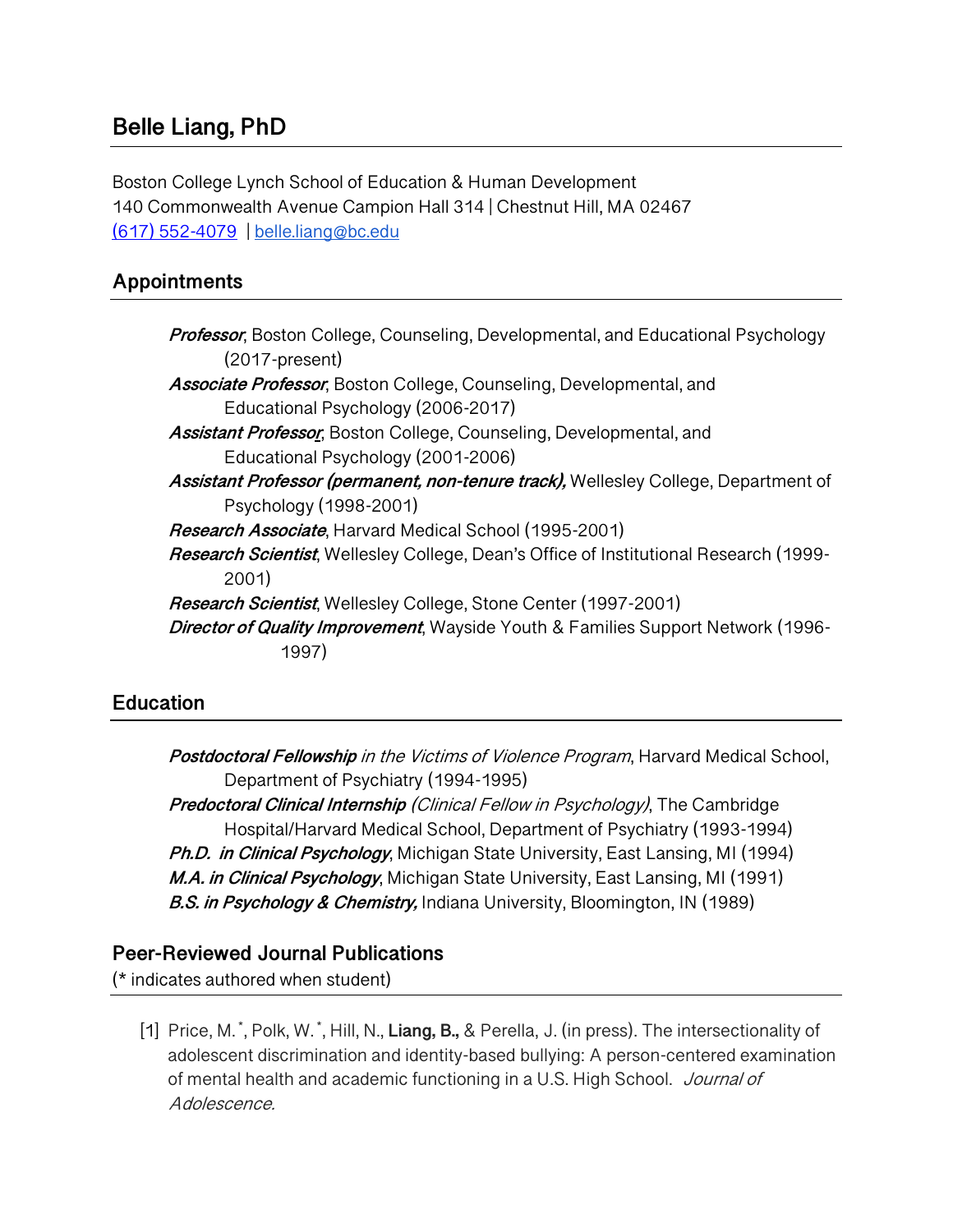- [2] Lund, T., **Liang, B.,** Konowitz, L. \* , White, A., & Mousseau, A. (in press). Quality over Quantity?: Mentoring Relationships and Purpose Development Among College Students. Psychology in Schools.
- [3] Price, M. \* , **Liang, B.,** Hill, N., & Perella, J. (in press). Teacher relationships and adolescents experiencing identity-based victimization what matters for whom among stigmatized adolescents. School Mental Health.
- [4] Lund, T., **Liang, B.,** Mousseau, A., Matyjaszczyk, V. \* , & Fleurizard, T. \* (in press). The Will and the Way?: Associations between purpose and grit among students in three U.S. universities. Journal of College Student Development.
- [5] Klein, T., **Liang, B**., Sepulveda, J. \* , & White, A. \* (in press). MPower: An empiricallybased youth purpose intervention. Journal of Character Education.
- [6] Kenny, M., Blustein, D., **Liang, B.**, Klein, T., & Etchie, Q. (in press). Applying the psychology of working theory for transformative career education. Journal of Career Development.
- [7] Savitz-Romer, M. Nicola, T., Jensen, A., Hill, N.E., **Liang, B.** & Perella, J. (in press). Data-Driven School Counseling: The Role of the Research–Practice Partnership. Professional School Counseling.
- [8] Hill, N., **Liang, B.,** Liu, P. P.\*, Price, M.\*, Perella, J., & Savitz-Romer, M. (2018). Adolescents' perceptions of their future: School and parenting support and academic engagement. Psychology in the Schools.
- [9] Hill, N. E., **Liang, B.,** Bravo, D. Y. \*, Price, M. \*, Polk, W. \*, Perella, J., & Savitz-Romer, M. (2018). Adolescents' perceptions of the economy: Its association with academic engagement and the role in school-based and parental relationships and academic engagement. Journal of Youth and Adolescence.
- [10] Gutowski, E.<sup>\*</sup>, White, A.<sup>\*</sup>, **Liang, B.**, Diamonti, A. J.<sup>\*</sup>, & Berado, D.<sup>\*</sup> (2018). How stress influences purpose development: The importance of social support. Journal of Adolescent Research, 33. (074355841773775. 10.1177/0743558417737754.
- [11] Polk, W. \* , Hill, N., Price, M.\* , **Liang, B.,** Perella, J., & Savitz-Romer, M. (2018). Adolescent profiles of marginalization and connection at school: Relations with academics and mental health. Journal of Research on Adolescence. (DOI: 10.1111/jora.12460)
- [12] Liu, P.\*, Savitz-Romer, M., Perella, J., Hill, N., & **Liang, B**. (2018). Representational Models of Teacher-Student Relationships: Self-Determination, Affinity, and Negativity in Student Perceptions. Contemporary Education Psychology, 54, 281-296.
- [13] Williams, K.\*, Lund, T.J., **Liang, B.**, Mousseau, A.M.D., & Spencer, R. (2018). Associations between stress, psychosomatic complaints, and parental criticism among affluent adolescent girls. Journal of Child and Family Studies, 27(5), 1384-1393.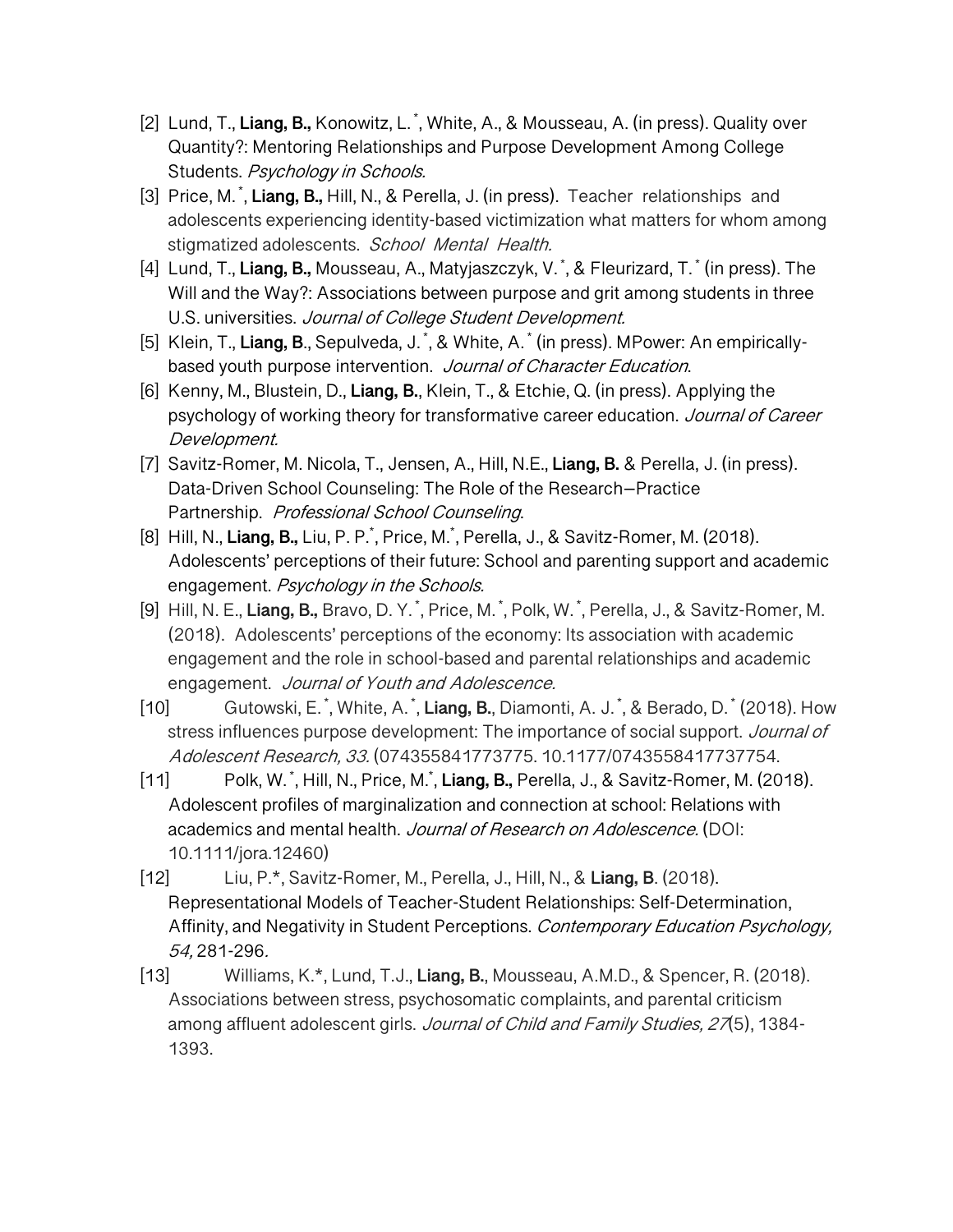[14] **Liang, B.,** White, A.<sup>\*</sup>, Rhodes, H.<sup>\*</sup>, Strodel, R.<sup>\*</sup>, Gutowski, E.,<sup>\*</sup> Mousseau, A.<sup>\*</sup>, & Lund, T. (2017). Pathways to purpose among impoverished youth from the Guatemala City Dump Community. Community Psychology in Global Perspective, 3(2), 1-21.

- [15] **Liang, B.**, Chung, A.<sup>\*</sup>, Diamonti, A.J.<sup>\*</sup>, Douyon, C.M.<sup>\*</sup>, Gordon, J.<sup>\*</sup>, Joyner, E.<sup>\*</sup>, Meerkins, T.M.\*, Rene, K.\*, Sienkiewicz, S.\*, Weber, A.\*, White, A.\*, Wilson, E.\* (2017). Ethical social justice: Do the ends justify the means? Journal of Community and Applied Social Psychology, 27, 298-311.
- [16] **Liang, B.,** Lund, T. J., Mousseau, A., White, A. \* , Spencer, R., & Walsh, J. \* (2017). Adolescent girls finding purpose: The role of parents and pro-sociality. Youth & Society, 1-17. (https://doi.org/10.1177/0044118X17697850)
- [17] West, J. \* , **Liang, B.,** & Spinnazola, J. (2017). Trauma Sensitive Yoga as a complementary treatment for posttraumatic stress disorder: A qualitative descriptive analysis. International Journal of Stress Management, 24(2), 173-195. (doi: 10.1037/str0000040)
- [18] **Liang, B.,** & Ketcham, S. G. (2017). Emerging Adults Perceptions of their Development of Faith-Related Purpose. Psychology of Religion and Spirituality, 9,22-31. (http://dx.doi.org/10.1037/rel0000116)
- [19] **Liang, B.**, White, A.<sup>\*</sup>, Mousseau, A., Hasse, A.<sup>\*</sup>, Knight, L.<sup>\*</sup>, Berado, D.<sup>\*</sup>, & Lund, T. (2016). The four P's of purpose among College Bound students: People, propensity, passion, and pro-social benefits. Journal of Positive Psychology, 12(3), 281-294. (http://dx.doi.org/10.1080/17439760.2016.1225118).
- [20] **Liang, B.**, Lund, T., Mousseau, A., & Spencer, R. (2016). The mediating role of engagement in mentoring relationships and self-esteem among affluent adolescent girls. Psychology in the Schools, 53(8), 848-860.
- [21] Spencer, R., Walsh, J.\* , **Liang, B.,** Mousseau, A., & Lund, T. (2016). Having it all?: A qualitative examination of affluent adolescent girls perceptions of stress and their quests for success. Journal of Adolescent Research. (doi:10.1177/0743558416670990)
- [22] Mousseau, A., Lund, T., **Liang, B.**, Spencer, R., & Walsh, J.\* (2016). Stress and losing sleep: Sleep duration and perceived stress among affluent adolescent females. Peabody Journal of Education, 9(5), 628-644. (http://dx.doi.org/10.1080/0161956X.2016.1227186)
- [23] West, J.<sup>\*</sup>, Duffy, N., & Liang, B. (2016). Creating SPACE through Africa Yoga Project: A qualitative study. International Journal of Yoga Therapy, 26(1), 73-82. (doi:10.17761/1531-2054-26.1.73)
- [24] Schwartz, S.\* , Rhodes, J., **Liang, B.**, Sanchez, B., Spencer, R., Kremer, S.\* , & Kanchewa, S.\* (2014). Mentoring in the digital age: Social media use in adult-youth relationships. Child and Youth Services Review, 47, 205-213.
- [25] Lund, T., Chan, P.\* , & **Liang, B.** (2014). Depression and relational health in Asian American and European American college women. Psychology in the Schools, 51, 493-505.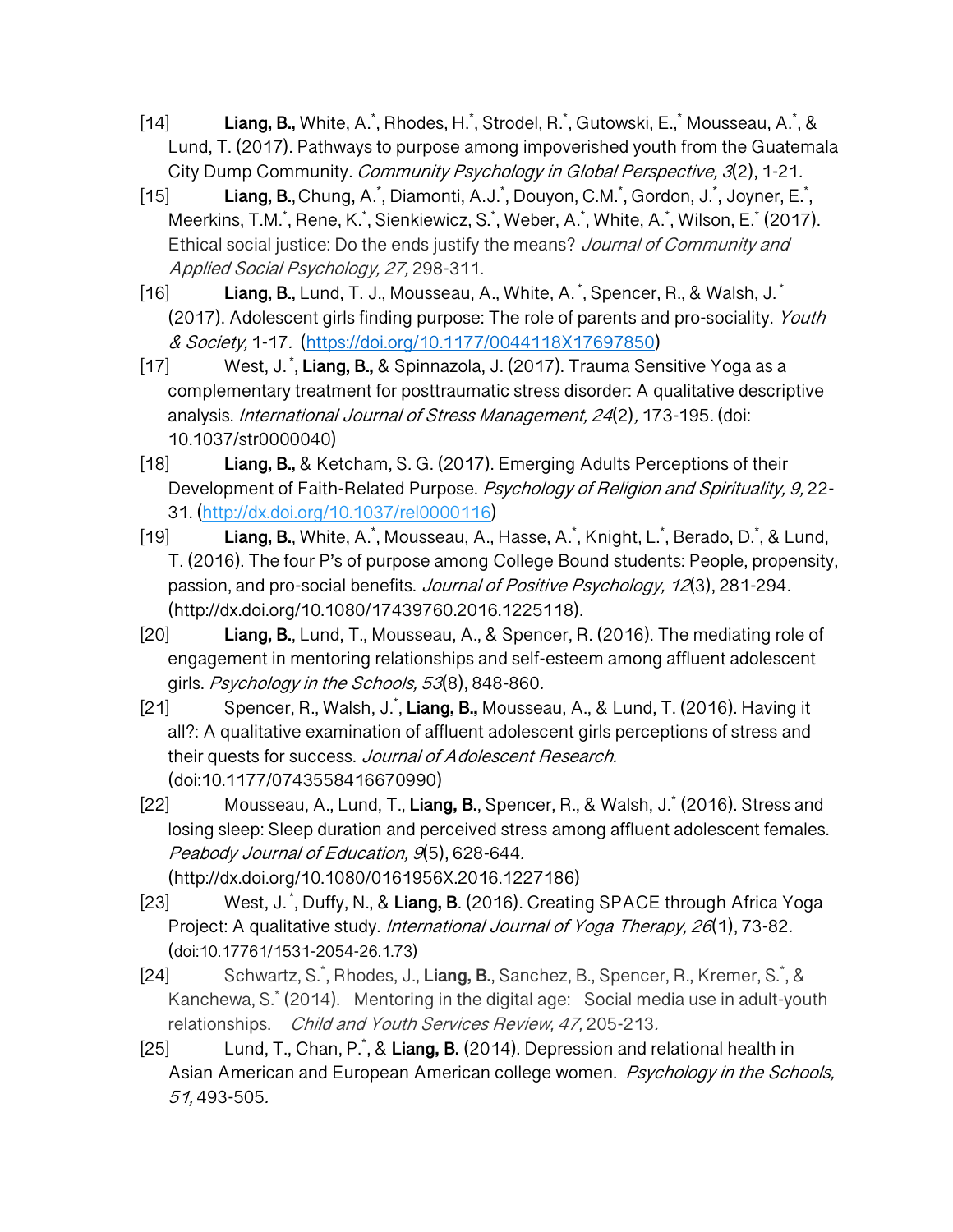- [26] Blattner, M.C.\* , **Liang, B.**, Lund, T., & Spencer, R., (2013). Searching for a sense of purpose: The role of parents and effects on self-esteem among female adolescents. Journal of Adolescence. 36, 839-848.
- [27] **Liang, B.,** Spencer, R., West, J.\* , & Rappaport, N. (2013). Expanding the reach of youth mentoring: Partnering with youth for personal growth and social change. Journal of Adolescence, 36(2), 257-67.
- [28] **Liang, B.,** Tummala-Narra, P., & West, J.\* (2011). Revisiting community work from a psychodynamic perspective. Professional Psychology: Research and Practice, <sup>42</sup>(5), 398-404.
- [29] **Liang, B**. & West, J.\* (2011). Relational health, alexithymia, and psychological distress in college women: Testing a mediator model. American Journal of Orthopsychiatry, 81, 246-254.
- [30] **Liang, B.,** Tracy, A., Kenny, M., Brogan, D.\* , & Gatha, R.\* (2010). The Relational Health Indices for youth: An examination of reliability and validity aspects. Measurement and Evaluation in Counseling and Development, 42(4), 255 – 274.
- [31] **Liang, B.,** Commins, M.\* , & Duffy, N.\* (2010). Using social media to engage youth: Education, social justice, & humanitarianism. The Prevention Researcher, 5, 13-16.
- [32] Rhodes, J., **Liang, B.,** & Spencer, R. (2009). First do no harm: Ethical guidelines for youth mentoring relationships. Professional Psychology, 40, 452-458.
- [33] Spencer, R. & **Liang, B**. (2009). "She gives me a break from the world": Formal youth mentoring relationships between adolescent girls and adult women. Journal of Primary Prevention, 30, 109-130.
- [34] **Liang, B.,** Spencer, R., Brogan, D.\* , & Corral, M.\* (2008). Mentoring relationships from early adolescence through emerging adulthood: A qualitative analysis. Journal of Vocational Behavior, 72, 168-182.
- [35] **Liang, B.,** Tracy, A., Kenny, M., & Brogan, D.\* (2008). Gender differences in the relational health of youth participating in a social competency program. Journal of Community Psychology, 36, 499-515.
- [36] Bogat, G.A., & **Liang, B.** (2008). Stages of mentoring: An analysis of an intervention for pregnant and parenting adolescents. Child & Adolescent Social Work Journal, 25, 325-341.
- [37] Grossman, J.\* & **Liang, B.** (2008). Discrimination distress among Chinese American adolescents. Journal of Youth and Adolescence, 37, 1-11.
- [38] **Liang, B.** & Rhodes, J. (2007). Cultivating the vital element of youth mentoring. Applied Developmental Science, 11, 104-107.
- [39] **Liang, B.,** Tracy, A., Glenn, C.<sup>\*</sup>, Burns, S.<sup>\*</sup>, & Ting, D. (2007). The Relational Health Indices: Confirming factor structure for use with men. Australian Community Psychologist, 19, 35-52.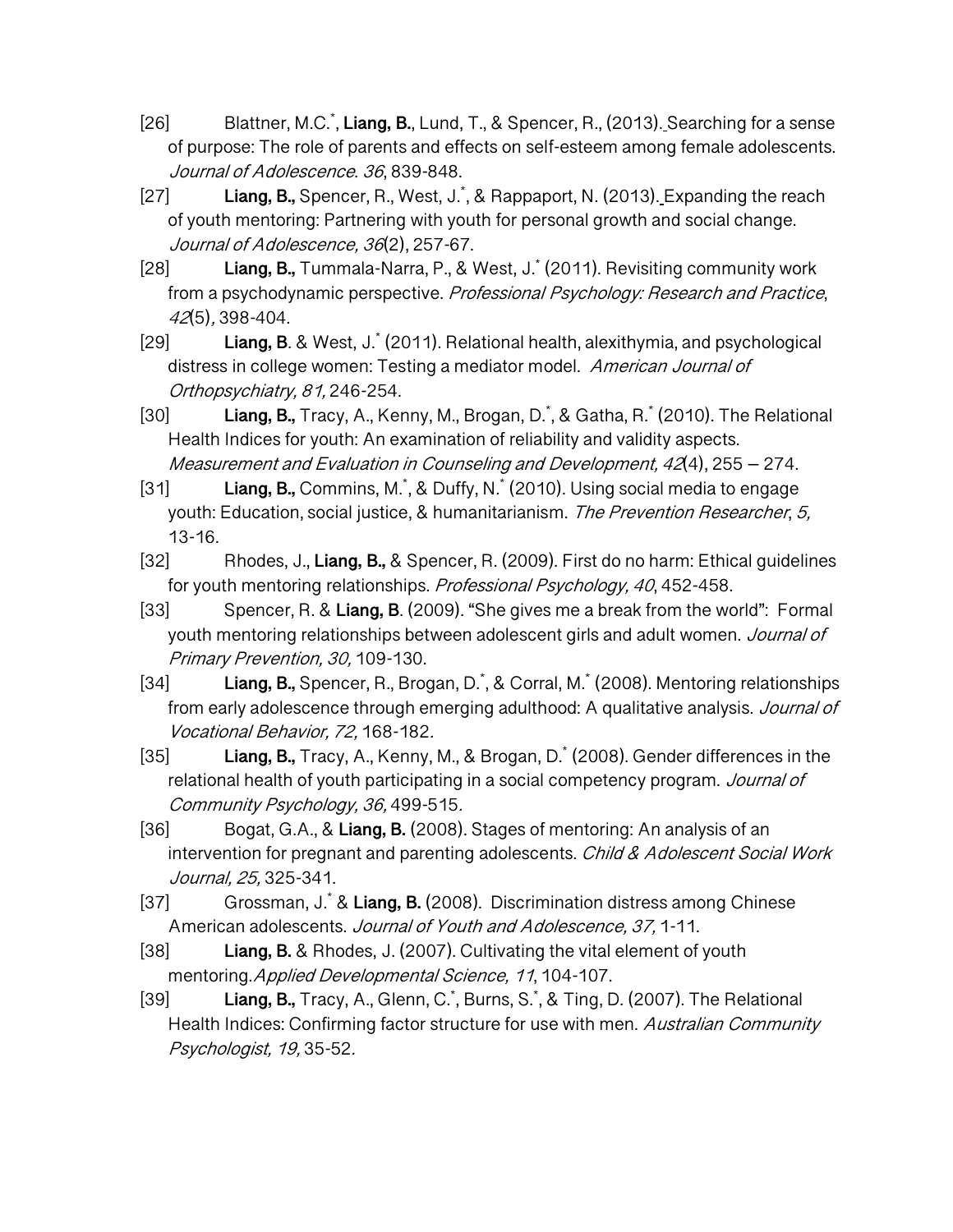- [40] **Liang, B.,** Grossman, J.\* , & Deguchi, M.\* (2007). Chinese American middle school youths' experiences of discrimination and stereotyping. Qualitative Research in Psychology, 4, 187-205.
- [41] **Liang, B.,** Tummala-Narra, P., Bradley, R.,\* & Harvey, M.R. (2007). The Multidimensional Trauma Recovery and Resiliency Instrument: Preliminary examination of an abridged version. Journal of Aggression, Maltreatment and Trauma, 14, 55-74.
- [42] Tummala-Narra, P., **Liang, B.,** & Harvey, M.R. (2007). Aspects of safe attachment in the recovery from trauma. Journal of Aggression, Maltreatment and Trauma. 14(3),1-18.
- [43] Rhodes, J., Spencer, R., Keller, T., **Liang, B**., & Noam, G. (2006). A model for the influence of mentoring relationships on youth development. Journal of Community Psychology, 34(6), 691-707.
- [44] **Liang, B.,** Tracy, A., Kauh, T.\* , Taylor, C., & Williams, L. (2006). Mentoring Asian and Euro-American college women. Journal of Multicultural Counseling and Development, 34, 143-154.
- [45] **Liang, B.,** Williams, L., & Siegel, J. (2006). Relational outcomes of childhood sexual trauma in female survivors: A longitudinal study. Journal of Interpersonal Violence, 21, 42-57.
- [46] **Liang, B.,** Goodman, L., Tummala-Narra, P., & Weintraub, S.\* (2005). A theoretical framework for understanding help-seeking processes among survivors of intimate partner violence. American Journal of Community Psychology, 36, 71-84.
- [47] Morray, E.\* & **Liang, B.** (2005). Peace talk: A relational approach to group negotiation among Arab and Israeli youths. International Journal of Group Psychotherapy, 55, 481-506. (Lead Article)
- [48] **Liang, B.,** Glenn, C.\* , & Goodman, L. (2005). Feminist ethics in advocacy relationships: A relational vs. rule-bound approach. The Community Psychologist, 38, 25-39. (Lead Article)
- [49] Goodman, L., **Liang, B.,** & Helms, J., Latta, R.\* , & Sparks, E. (2004). Training counseling psychologists as social justice agents: Feminist and multicultural principles in action. The Counseling Psychologist, 32, 793-836. (Major Contribution)
- [50] Goodman, L., **Liang, B.,** Weintraub, S.\* , Helms, J., & Latta, R.\* (2004). Warts and all: Personal reflections on social justice in counseling psychology. Reply to Kiselica (2004), Palmer (2004), Thompson & Shermis (2004) and Watts (2004). The Counseling Psychologist, 32, 886-899.
- [51] Harvey, M., **Liang, B.,** Harney, P., Koenan, K.\* , Tummala-Narra, P., & Lebowitz, L. (2003). A multidimensional approach to the assessment of trauma impact, recovery and resiliency: Initial psychometric studies. Journal of Aggression, Maltreatment, and Trauma, 6, 87-109.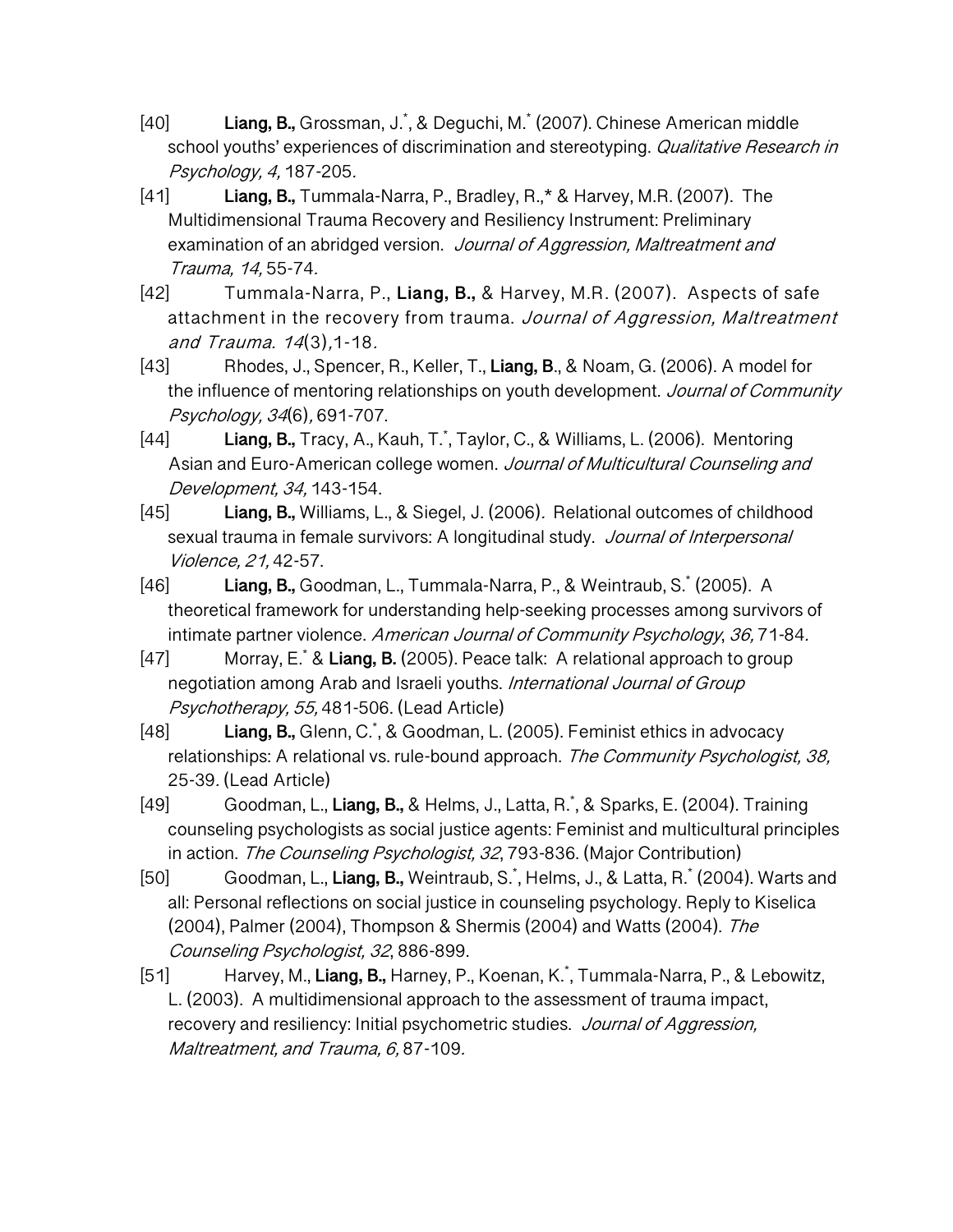- [52] **Liang, B.,** Tracy, A., Taylor, C., Williams, L., Jordan, J., & Miller, J. B. (2002). The Relational Health Indices: A study of women's relationships. Psychology of Women's Quarterly, 26, 25-35. (Lead Article)
- [53] **Liang, B.,** Tracy, A., Taylor, C., & Williams, L. (2002). Mentoring college-age women: A relational approach. American Journal of Community Psychology, 30(2), 271-288.
- [54] Taylor, C. A., **Liang, B.,** Tracy, A. J., Williams, L. M., & Seigel, P. (2002). Gender differences in middle school adjustment, physical fighting, and social skills: Evaluation of a social competency program. Journal of Primary Prevention, 23(2), 259-272.
- [55] **Liang, B.,** & Bogat, G. A. (1994). Culture, control, and coping: New perspectives on social support. American Journal of Community Psychology, 22, 123-147.
- [56] **Liang, B.,** Bogat, G. A., & McGrath, M. P. (1993). Differential learning of sexual abuse prevention concepts among preschoolers. Child Abuse and Neglect, 17,641-650.
- [57] Bogat, G. A., **Liang, B.,** Caldwell, R. A., Davidson, W. S. II, Bristor, M., Phillips, M., & Suurmeyer, M. (1993). Alternative schools: A school transition for adolescent mothers. Prevention in Human Services, 10, 151-168.

## **Book Chapters**

- [58] Kenny, M., **Liang, B.**, Blustein, D., Konowitz, L.<sup>\*</sup>, Meerkins, T.<sup>\*</sup>, White, A.<sup>\*</sup>, Medvide, M.B., Gao, X.<sup>\*</sup>, & Shuqom, A.<sup>\*</sup> (in press). Coping with inequity and uncertainty: Cultivating youth purpose through innovations in work-based learning experiences. In K. Maree (Ed.) Innovating Career Counseling Theory, Research, and Practice: In Search of Promoting Inclusion and Sustainable Employment for All. N.Y., N.Y.: Springer.
- [59] **Liang, B.** (2018). Racial Constructs in Youth Mentoring: Reconsidering Race and Ethnicity. In A. Hoffman (Ed.) The Role of Community Development in Reducing Extremism and Ethnic Conflict. NY, NY: Palgrave MacMillan.
- [60] **Liang, B.**, Rhodes, J., & Spencer, R. (2017). Ethical issues in youth mentoring. In C. Jurkiewicz (Ed.) The Global Encyclopedia of Public Administration and Public Policy. N.Y., N.Y.: Springer.
- [61] **Liang, B.** (2017). Race and ethnicity in out-of-school learning. In K. Peppler (Ed.) The SAGE Encyclopedia of Out-of-School Learning. Thousand Oaks, CA: Sage Publications. http://dx.doi.org/10.4135/9781483385198.n248
- [62] Goodman, L., **Liang, B.,** Tummala-Narra, P., Borges, A.\* , Claudius, M.\* , & Woulfe, J.\* (2013). A model for integrating social justice roles in psychology doctoral training: A case study of counseling psychology. In C. Johnson, H. Friedman, J. Diaz, B. Nastasi, & Z. Franco (Eds.), *Handbook of social justice and psychology.* (pp. 249-266). Westport, CT: Praeger.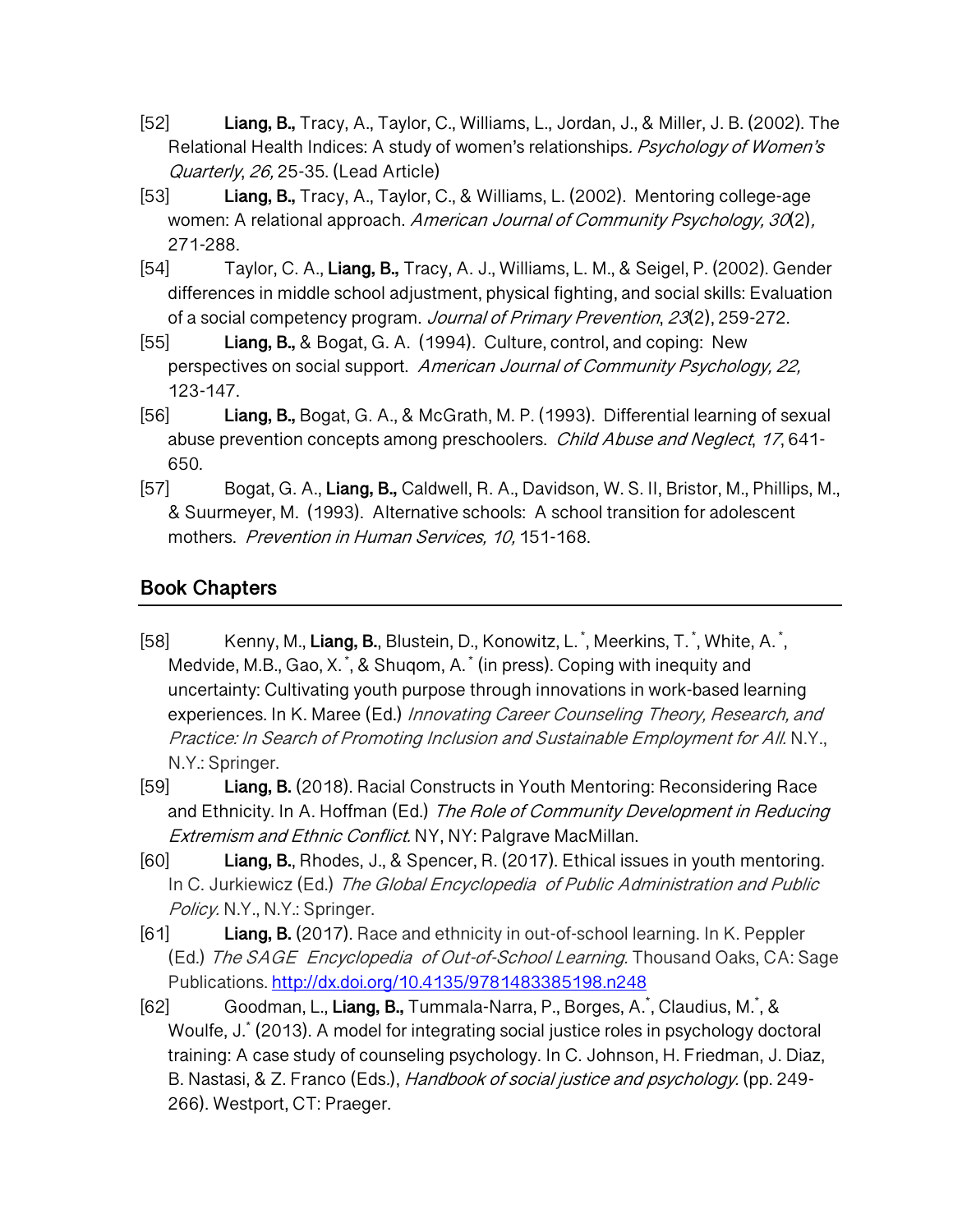- [63] **Liang, B.,** Bogat, G.A., & Duffy, N.\* (2013). Gender in mentoring relationships. In D. DuBois, & M. Karcher (Eds.), Handbook of youth mentoring,  $2^{nd}$  Edition. (pp. 159-174). Sage, CA.
- [64] **Liang, B.,** Duffy, N.\* , & Commins, M.\* (2013). The online world, the internet, social class, and counseling. In W.M. Liu (Ed.) The Oxford handbook of social class and counseling. (pp. 260-274). Oxford University Press.
- [65] Rhodes, J., Spencer, R., & **Liang, B.** (2013). Ethical issues in youth mentoring. In D. DuBois, & M. Karcher (Eds.), Handbook of youth mentoring,  $2^{nd}$  Edition. (pp. 511-522). Sage, CA.
- [66] Castricum, S., & **Liang, B.** (2012). GenerationPulse: Web-based servicelearning in psychology courses. In C. Cheal, J. Coughlin, & S. Moore (Eds.) Transformation in teaching: Social media strategies in higher education. (pp. 115- 137). Santa Rosa, California: Informing Science Institute.
- [67] **Liang, B.** & Grossman, J. (2007). Diversity and youth mentoring. In T. Allen, & L. Eby (Eds.) Blackwell handbook of mentoring: A multiple perspectives approach. (pp. 239-258). Malden, MA, US: Blackwell Publishing.
- [68] Bogat, G. A., & **Liang, B.** (2005). Gender in mentoring relationships. In D. DuBois, & M. Karcher (Eds.), *Handbook of youth mentoring*. (pp. 205-217). Sage, CA.
- [69] Bogat, G. A., **Liang, B.,** Caldwell, R. A., Davidson, W. S. II, Bristor, M., Phillips, M., & Suurmeyer, M. (1993). Alternative schools: A school transition for adolescent mothers. In Jason, L. A., Danner, K. E., & Kurasaki, K. S. (eds), *Prevention and school* transitions (pp. 151-168). New York: The Haworth Press, Inc. (Reprint)

## **Book Reviews**

- [70] Tummala-Narra, P. & **Liang, B.** (2009). Battered women know best. Journal of Community Psychology, 37, 418-421.
- [71] Gatha, R.\* & **Liang, B.** (2006). Time for some action. The Community Psychologist, 39, 10-12.
- [72] **Liang, B.** (2005). The roots of relational health. Psychology of Women Quarterly, 29, 224-225.

## **Books**

[73] Hoffman, A. J., Alamilla, S., & **Liang, B.** (2018). The Role of Community Development in Reducing Extremism and Ethnic Conflict. NY, NY: Palgrave MacMillan.

## **Other Publications**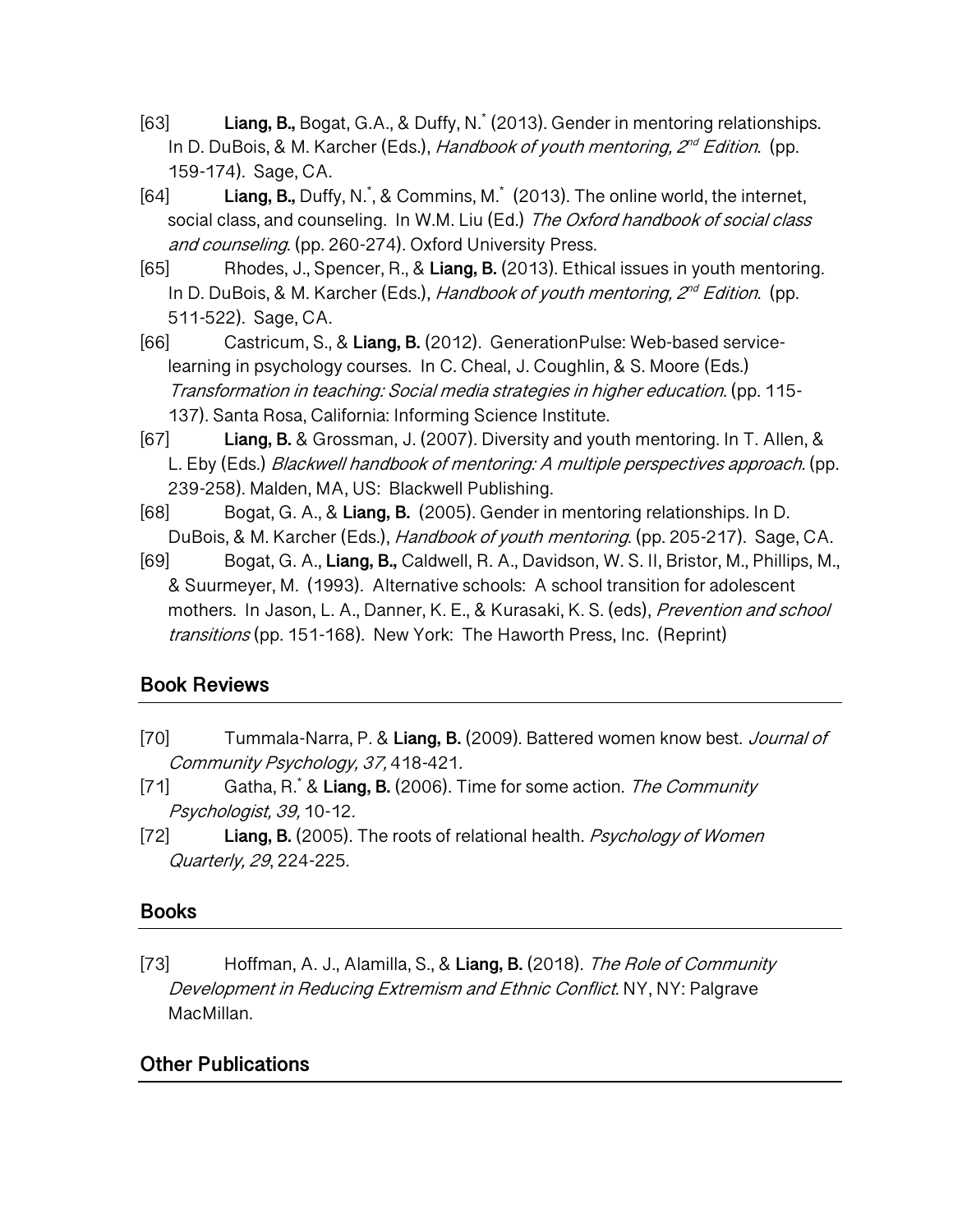- [74] **Liang, B.** & West, J.\* (2007). Youth mentoring: Do race and ethnicity really matter? Research in Action Series, 9.
- [75] Spencer, R., **Liang, B.,** Rhodes, J., West, J.\* , & Singer, R.\* (2007). Boundaries in youth mentoring relationships. The Community Psychologist, 35, 35-37.
- [76] **Liang, B.,** Glenn, C.\* , & Goodman, L. (2005). Feminist ethics in advocacy relationships: A relational vs. rule-bound approach. The Community Psychologist, 38, 25-39. (Lead Article)
- [77] **Liang, B.,** Taylor, C., Williams, L., Tracy, A., Jordan, J., & Miller, J. B. (1999). The Relational Health Indices: An exploratory study. Work in Progress 293. Wellesley, MA: Center for Research on Women Working Paper Series.

### **Manuscripts Under Review**

- Hailes, H.  $\check{\,}$ , Ceccolini, C.  $\check{\,}$ , Gutowski, E.  $\check{\,}$ , & **Liang, B.** (under review). Ethical Guidelines for Social Justice in Psychology.
- White, A.໋, Lincoln, B.໋, Liang, B., Sepulveda, J.໋, Matyjaszvzyk, V.໋, Kupersmith, C.໋, Hill, N., & Perella, J. (under review). My mentor thinks that I can be someone amazing:" Drawing out youths' passions and purpose
- Bravo, D. \* , Hill, N., **Liang, B.,** Perella, J. (under review). Attributions of Discrimination and Longitudinal Links to Adolescent Adjustment. Child Development.

## **Presentations**

- White, A., Liang, B., Barnett, G., & Doyle, S. (2019, August). Making stem meaningful: The infusion of purpose in STEM curriculum. Paper presented in D. Blustein (Chair), New Directions in STEM Career Development: Interrogating Assumptions. Symposium conducted at the American Psychological Association, Chicago, IL.
- Liang, B., Braun, H., Shirley, D., & Wortham, S. (2018, March). Whole Child for the Whole World: Educating for Meaning and Purpose, ACSD Empower Conference. Boston, MA.
- Liang, B. & Shirley, D. (2017, October). An Education for Meaning and Purpose: The Journey Ahead. Whole Person Whole Child Summit, Boston College ACSD. Boston, MA.
- Liang, B., (2017, September). Purpose. Invited Speaker at Harvard University Graduate Commons Forum. Harvard University, Cambridge.

Liang, B. (2017, July). Youth in the Civic Space: From Transforming Youth to Transforming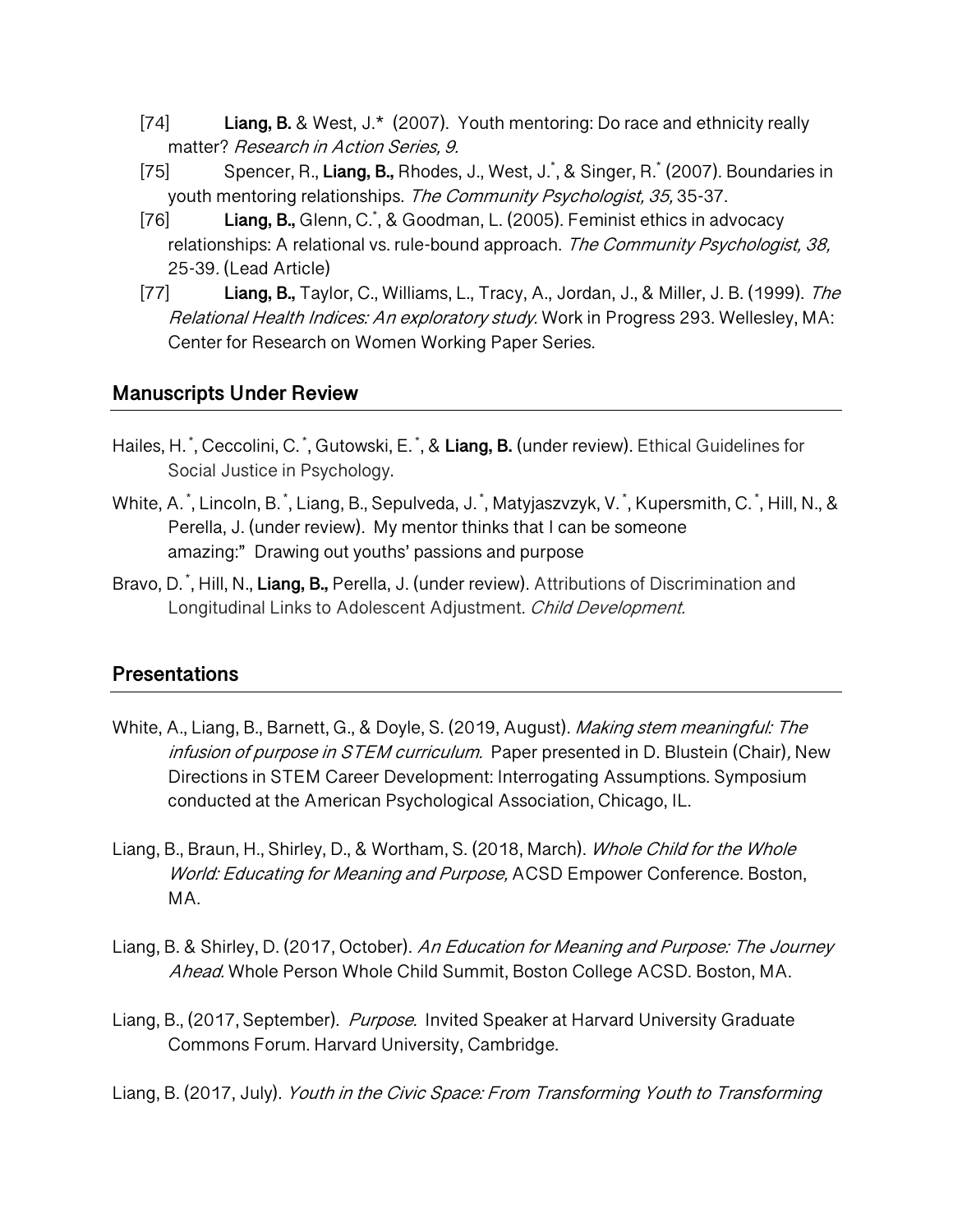Society. Invited Research Fellow at Summer Institute on Mentoring, Portland State University.

- Liang, B. (2017, July). Mentoring Youth Toward Passion, Power, and Purpose. Invited Research Fellow at Summer Institute on Mentoring, Portland State University.
- Mousseau, A., Liang, B., Sepulveda, J., White, A., Hill, N., Savitz-Romer, M., Perella, J., & Lund, T. (2017, April). Mapping the Path to Purpose: Advancing Qualitative Methods in Research on Youth. Paper presented in B. Liang (Chair), Cultivating a Generation of Purposeful Youth: Transforming Lives at Home and School. Symposium conducted at the Society for Research on Child Development, Austin, TX.
- Lund, T., Liang, B., Mousseau, A., Spencer, R. (2017, April). Parenting Youth Toward Prosocial Purpose. Paper presented in B. Liang (Chair), Cultivating a Generation of Purposeful Youth: Transforming Lives at Home and School. Symposium conducted at the Society for Research on Child Development, Austin, TX.
- Liang, B. (2017, March). Enhancing the Human Condition: Diverse Strands of Education for Meaning and Purpose. Invited Presentation for Faculty Scholars, Boston College, MA.
- Liang, B., Perella, J., & Klein, T. (2016, April). Transforming Purpose at Medford High School. Invited Presentation for Collaborative Fellows, Boston College, MA.
- Liang, B. (2017, January). Aligning Wellbeing and Achievement. Invited presentation at Buckingham, Browne & Nichols, Head Speaker's Series, Cambridge, MA
- Liang, B. (2016, October). *Youth Mentoring*. Invited presentation at Diversity Challenge, ISPRC, Boston College, Chestnut Hill, MA
- Liang, B. (2016, December). Adolescent girls finding purpose: The role of parents and prosociality. Association of Moral Education 2016 Conference, Cambridge, MA.
- Liang, B., Mousseau, A., & Lund, T. (2016, March). Pathways to Purpose Among Youth from the Guatemala City Dump Community, SRA Biennial Conference, Baltimore, MD.
- Liang, B., Lund, T., Mousseau, A., & Spencer, R. (2016, March). Mentoring Girls on Purpose, SRA Biennial Conference, Baltimore, MD.
- Mousseau, A., Liang, B., & Lund, T. (2016, March). 4 P's of Purpose, SRA Biennial Conference, Baltimore, MD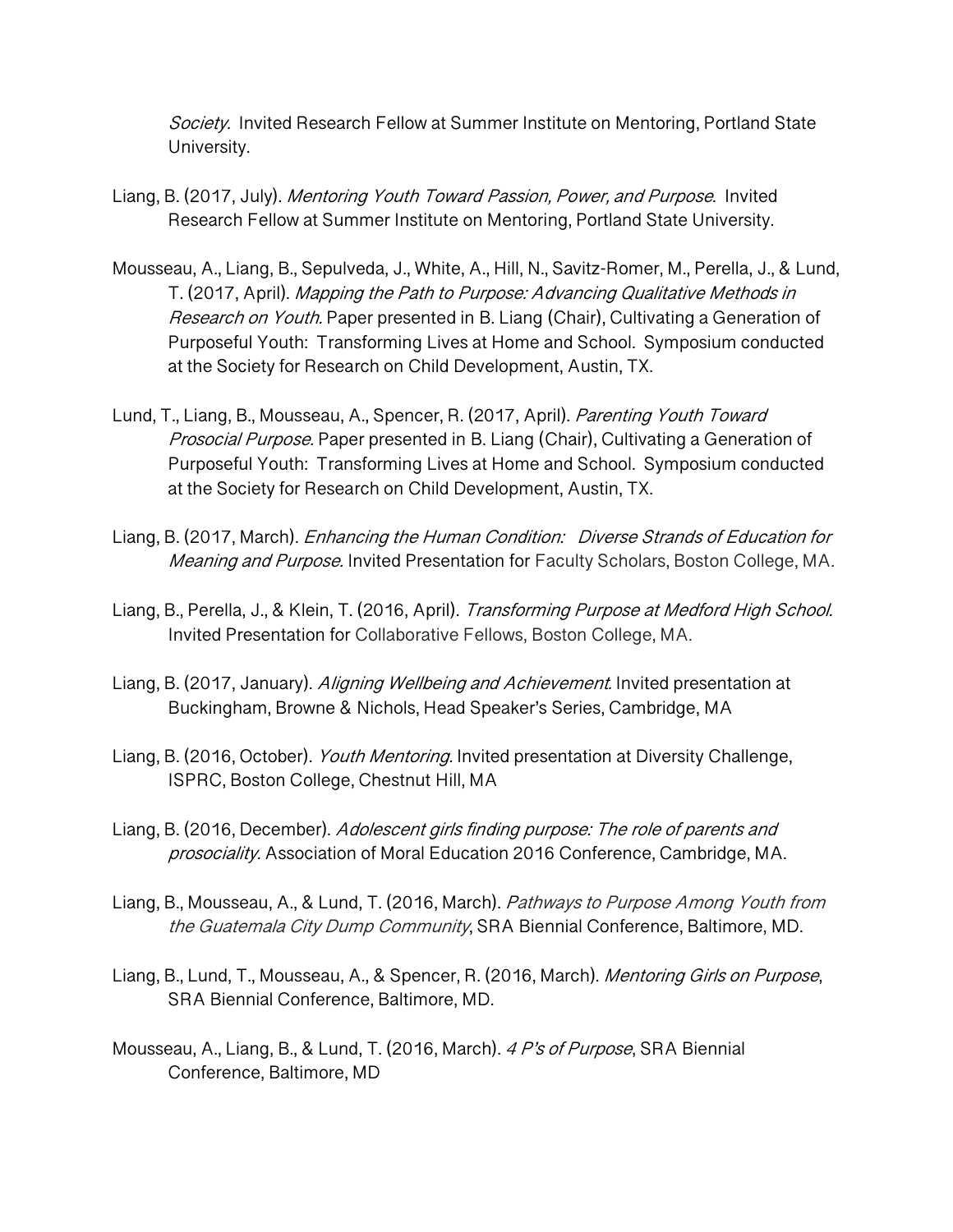- Liang, B. (2015, October). *Sources and strategies regarding stress among adolescent girls.* Invited presentation at Conversations on Stress and Girls, Dana Hall and Wellesley College, Wellesley, MA.
- White, A., Sernoffsky, J., Liang, B., Mousseau, A., Hasse, A., Knight, L., Berado, D. & Lund, T. (2015, August). Hopes for the future: A qualitative examination of College Bound Students' perceptions of purpose. Presented at American Psychological Association Convention, Toronto, Canada.
- Liang, B. & Spencer, R. (2013, October). Girls, stress, and well-being: What parents need to *know.* Invited presentation at Center for Research on Girls Symposium:  $21<sup>st</sup>$  Century Athenas, Laurel School, Shaker Heights, OH.
- Liang, B. Spencer, R., Lund, T., Mousseau, A. D., & Walsh, J. (2013, October). Purpose and relationships. Plenary session presented at Center for Research on Girls Symposium: 21<sup>st</sup> Century Athenas, Laurel School, Shaker Heights, OH.
- West, J., Duffy, N., Liang, B. (2013, June). Creating S.P.A.C.E. through yoga: Africa Yoga Project teachers promote personal transformation, peaceful communities, and purpose-filled service. Poster presented at Symposium of Yoga Research, Boston, MA
- Frederick, A. F., Harvey, K., & Liang, B. (2013, May). Because I said so: The effects of perceived parental expectations on female adolescents' development of purpose. Poster presented at Association for Psychological Science, Washington, D.C.
- Nam, S., Frederick, A.F., Unzueta, E., Lee, A., & Liang, B. (2012, August). It takes two: A qualitative examination of mentoring relationships. Poster presented at American Psychological Association Convention, Orlando, FL.
- Liang, B. (2010, May). *GenerationPulse: Social networking for social justice*. Invited speaker at Boston College e-Teaching Conference.
- Liang, B. (2010, May). *Ethical issues in youth mentoring.* Quality in Action Webinar Series.
- Liang, B. (2009, October). *Does race matter in youth mentoring?* Research In Action Webinar Series.
- Liang, B. (2009, October). Does race and ethnicity matter in youth mentoring? Invited Speaker at the Diversity Challenge Conference, Boston College.

Liang, B. (2008, July). *Developmental mentoring*. Guest Speaker at Summer Institute on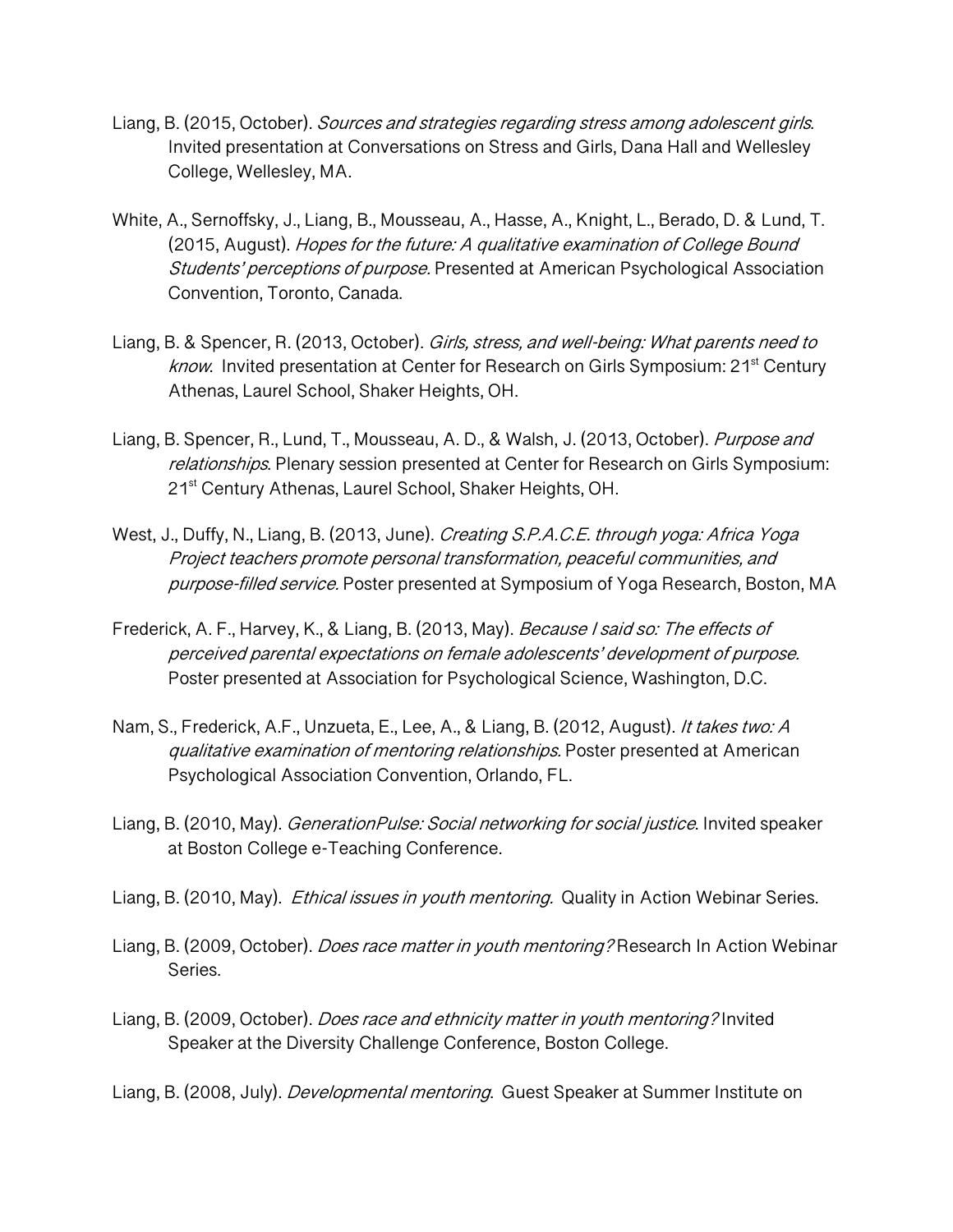Mentoring, Portland State University.

- Liang, B. (2007, July). *Relational health and spirituality*. Key Note Speaker at Annual Youth Leaders' Conference 2007, Malawi, Africa.
- Liang, B. (2007, March). Mentoring youth. Invited Speaker at Grace Chapel, Lexington, MA.
- Liang, B. (2006, September). Top ten lessons learned from youth mentoring research. Invited Speaker for Mentor Research and Policy Council, Boston, MA.
- Liang, B. (2006, May). *GenerationPulse: Innovations in technology and pedagogy.* Invited Speaker at Boston College Technology Conference, Chestnut Hill, MA
- Liang, B. (2006, May). Relational mentoring across the developmental stages of adolescence. Paper presented in T. Allen & L. Eby (Co-Chairs), Diversity and Mentoring. Symposium to be conducted at the Society for Industrial & Organizational Psychology Annual Conference (APA Div. 14), Dallas, TX.
- Liang, B., Glenn, C., & Grossman, J. (2005, August). The Relational Health Indices: Confirming factor structure for use with men. Poster presented at American Psychological Association Convention, Washington, D.C.
- Gatha, R., and Liang, B. (2005, August). Relational health, perceived discrimination, and assertion in Asian American youths: Towards an understanding of voice in Asian American boys. Poster presented at American Psychological Association Convention, Washington, D.C.
- Grossman, J., and Liang, B. (2005, August). Discrimination distress among Asian American adolescents. Poster presented at American Psychological Association Convention, Washington, D.C.
- Liang, B. (2004, July). Assessment of mentoring relationships: Multicultural and gendered perspectives. Invited Paper presented in S. Jenkins (Chair), Division 12, Section IV Presidential Symposium, "Gender, Culture, and Clinical Assessment: Celebrating Best Practices: New Directions in Assessment of Women's Psychological Development. American Psychological Association Convention, Honolulu, Hawaii.
- Liang, B. (2003, October). Youth mentoring relationships: How do we assess them? Invited Speaker at the National Research Summit on Mentoring. Kansas City, MO.
- Liang, B. (2003, August). Complexities in the nature and process of Asian social support.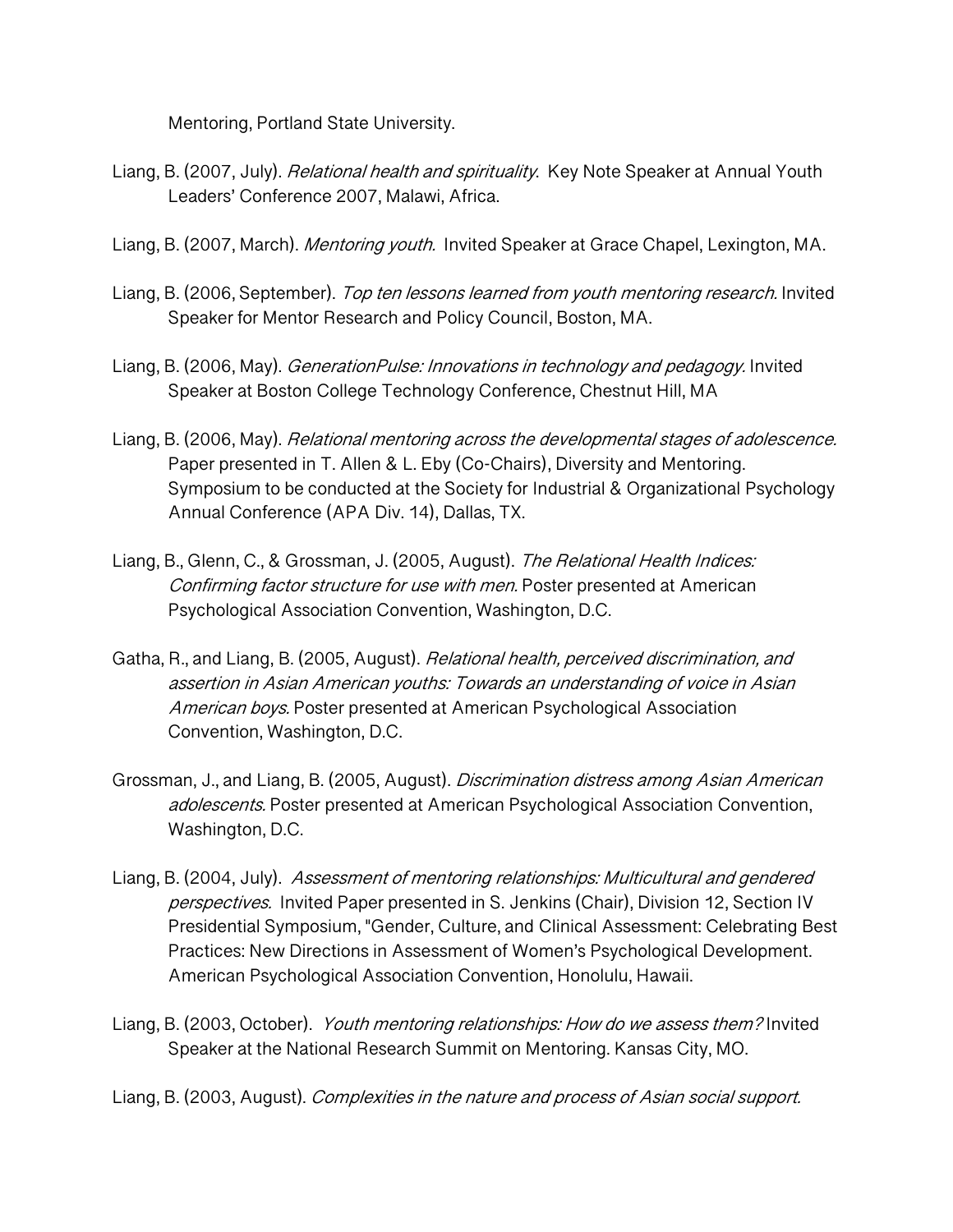Paper presented in B. Liang (Chair), Culture, Control and Coping: Asian American Relational Health. Symposium conducted at the Asian American Psychological Association, Boston, MA.

- Liang, B. (1999, August). Relational Health Indices. Paper presented in B. Liang & D. Tolman (Co-Chairs), New Directions in Assessment of Women's Psychological Development. Symposium conducted at the American Psychological Association, Boston, MA.
- Liang, B. & Kauh, T. (1999). Young women's mentoring relationships. Invited Speaker at the American Association of University Women Conference.
- Liang, B. (1998, November). *Childhood trauma and adult attachments*. Paper presented in L. Williams & M. Harvey (Co-Chairs), An Ecological Perspective of Adult Relational Outcomes among Trauma Survivors. Symposium conducted at the International Society of Traumatic Stress Studies Conference, Washington, DC.
- Liang, B. & Williams, L. (1998, July). The impact of childhood sexual trauma on marital relationships. Paper presented at the Sixth annual National Colloquium of the American Professional Society on the Abuse of Children, Chicago, IL.
- Liang, B., Harney, P., Tummala-Narra, P., & Shorin, J. (1998, May). Assessing trauma recovery and resiliency. Workshop conducted at the Learning from Women Conference (sponsored by Stone Center, Wellesley College and Harvard Medical School), Boston, MA.
- Liang, B. (1997). *Stage by dimension model of trauma resiliency*. Paper presented in P. Harney (Chair), Clinical Dilemmas in the Assessment and Treatment of Trauma: A Stages X Dimensions Model. Symposium conducted at the International Society of Traumatic Stress Studies Conference, Montreal, CA.
- Liang, B. (1996, November). The new multidimensional trauma recovery and resiliency instrument: preliminary findings. Paper presented in M. Harvey (Chair), An Ecological Perspective of Recovery and Resiliency in Trauma Survivors. Symposium presented at the International Society of Traumatic Stress Studies Conference, San Francisco, CA.
- Liang, B. (1996, September). A multidimensional approach to the measurement of trauma recovery and resiliency. Paper presented in M. Harvey (Chair), Recovery and Resiliency in Trauma Survivors: Toward an Understanding of Adaptation and Coping. Symposium presented at the American Psychological Association Women's Health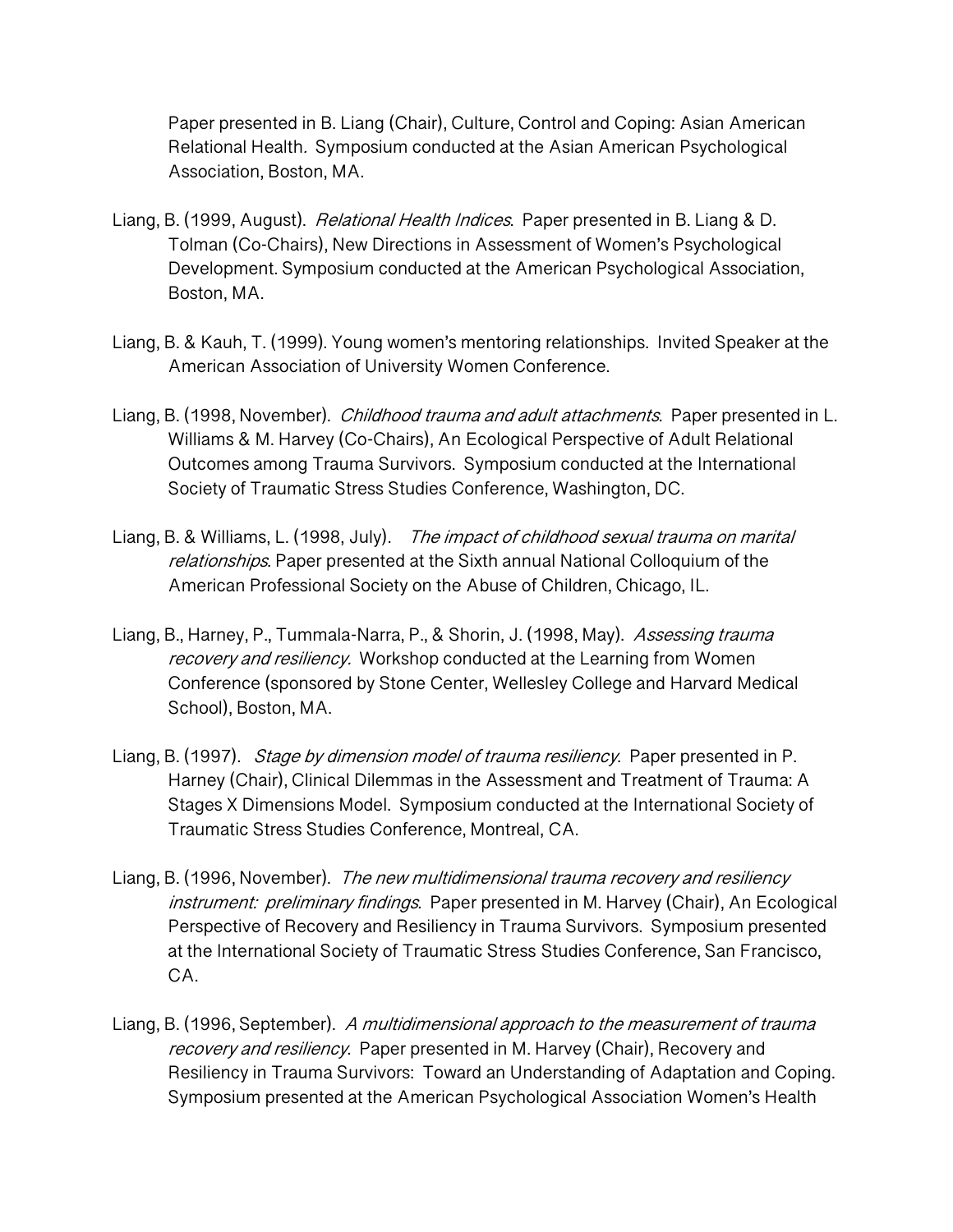Conference, Washington, D.C.

- Burke, L., Liang, B., & Bogat, G. A. (1994, June). Children's perceptions of authority in sexually abusive and non-sexually abusive situations. Paper presented at the American Psychological Association Annual Convention, Los Angeles, CA.
- Bogat, G.A., Liang, B., Caldwell, R.A., & Davidson, W.S. (1993, June). Applying developmental theory to a mentoring program for pregnant adolescents. Paper presented at the 4th Biennial Conference on Community Action and Research, Williamsburg, VA.
- Liang, B., Bogat, G.A., Davidson, W.S., & Caldwell, R.A. (1993, April). Evaluating a social support versus education intervention for pregnant teenagers. Paper presented at the Midwestern Psychological Association Conference, Chicago, IL.
- Liang, B. (1992, November). West meets East: A cultural-theological exegesis on adolescent development. Paper presented at the 2nd International Congress on Christian Counseling, Atlanta, GA.
- Liang, B., Burke, L., Bogat, G.A., & White, A. (1992, October). *Research collaborations in an* alternative school for pregnant teens and a day care center--The nature of site specific and general challenges to the researcher/site relationship. Paper presented at the Annual Midwestern Ecological/Community Conference, MI.
- Liang, B., & Phillips, M. (1991, October). *Child abuse prevention programming.* Workshop conducted at the Annual Legislative Conference of the Children's Trust Fund of Michigan, Lansing, MI.
- Liang, B., & Bogat, G. A. (1992, August). *Culture, control, and coping: A comprehensive* model of social support. Paper presented at the American Psychological Association Annual Convention, Washington, D.C.
- Liang, B., & Le, P. L. (1992, April). *Empowering the Asian Pacific American woman.* Paper presented at the Asian Pacific American Annual Midwestern Conference, East Lansing, MI.
- Liang, B., & Smith, E. (1991, October). *Before another generation is lost: A parent education* and support model for teen mothers. Paper presented at the Michigan Association Concerned with School-Aged Parents Annual Conference, East Lansing, MI.

Liang, B., Caldwell, R., & Mills, D. (1991, October). *Child abuse prevention.* Invited Speaker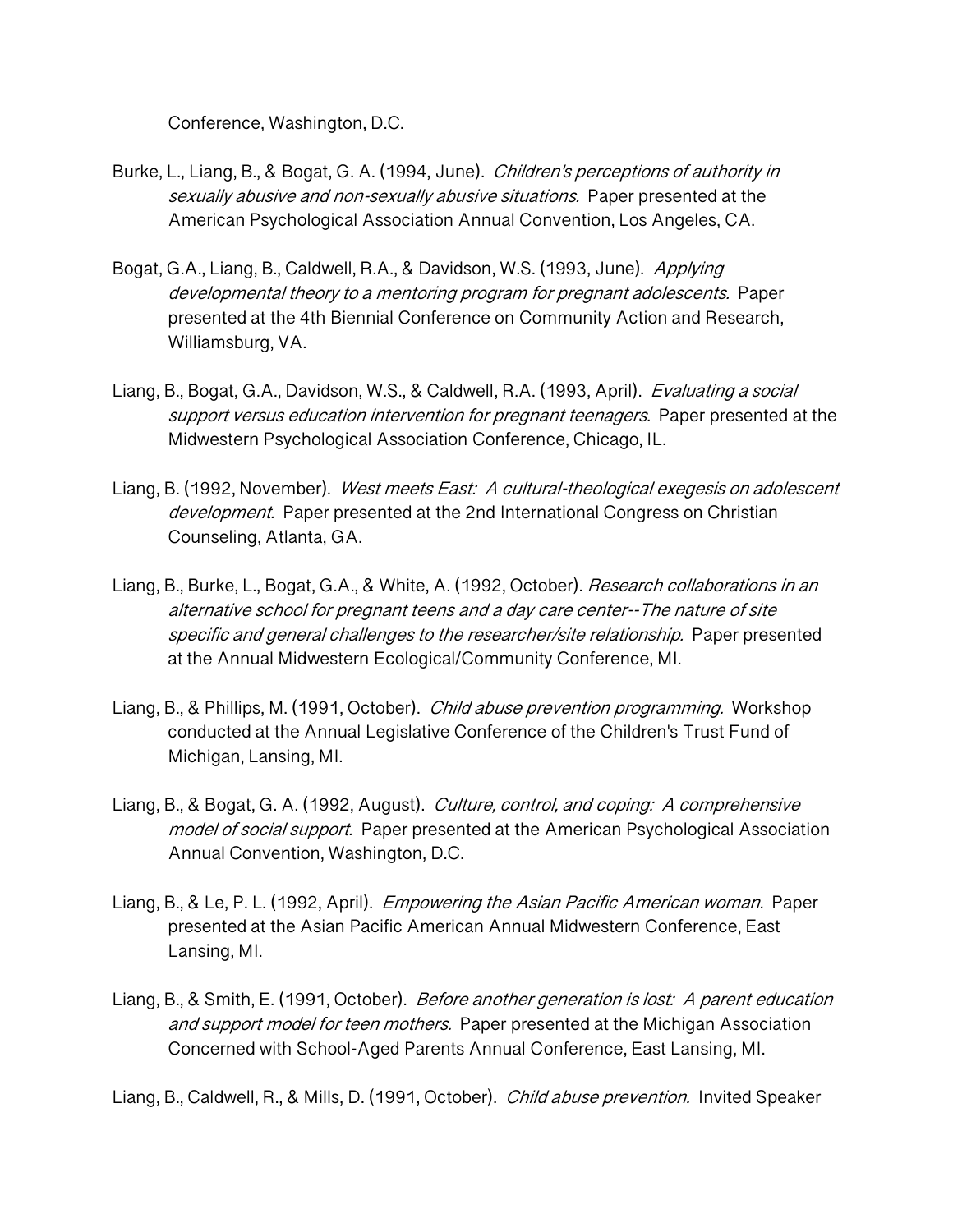at the Annual Michigan State University Social Sciences Convention: Windows on our Global Future, East Lansing, MI.

Liang, B., & McGrath, M. P. (1991, August). How well do children learn child sexual abuse prevention concepts? Paper presented in M. P. McGrath (Chair), New perspectives on sexual abuse education for preschoolers. Symposium conducted at the American Psychological Association Annual Convention, San Francisco, CA.

## **Consultation and Professional Services**

|           | 2016-present Advisory Board Member, Western Europe Young Life                             |  |  |  |
|-----------|-------------------------------------------------------------------------------------------|--|--|--|
| 2014-2017 | <b>Advisory Board Member, Considine Foundation, B4Kids</b>                                |  |  |  |
| 2009-2012 | Advisory Board Member, The Center for Advancement of Mentoring's National                 |  |  |  |
|           | Cadre of Mentoring Researchers                                                            |  |  |  |
|           | 2006-present Member, MENTOR/National Mentoring Partnership Research and Policy            |  |  |  |
|           | Council                                                                                   |  |  |  |
| 2008-2012 | Consulting Editor, Journal of Counseling Psychology                                       |  |  |  |
|           | 2004-present Conference Reviewer, APA Div. 27                                             |  |  |  |
| 2004-2005 | Conference Reviewer, Asian American Psychological Association                             |  |  |  |
|           | 2002-present Ad-hoc Reviewer, Sex Roles, Cultural Diversity and Ethnicity, The Counseling |  |  |  |
|           | Psychologist, Violence and Victims, Violence Against Women, American                      |  |  |  |
|           | Journal of Community Psychology, Psychology of Women Quarterly, American                  |  |  |  |
|           | Journal of Orthopsychiatry, Journal of Adolescence, Journal of Vocational                 |  |  |  |
|           | Behavior, Journal of Counseling Psychology                                                |  |  |  |
| 2003-2005 | Consultant, Writer's Express, Lexington, MA.                                              |  |  |  |
| 2003-2005 | Consultant, CityDance, Inner-city Project of Boston Ballet, Boston, MA.                   |  |  |  |
| 2002-2003 | Steering Committee Member, Northeastern Society of Group Psychotherapy                    |  |  |  |
|           | Conference, Wellesley, MA.                                                                |  |  |  |
| 2002-2003 | Consultant, Progressive Chinese Association, Boston, MA.                                  |  |  |  |
| 1998-2003 | Consultant, Open Circle Social Competency Program, Wellesley, MA.                         |  |  |  |
| 1994-2005 | Consultant, Victims of Violence, Harvard Medical School, Cambridge, MA.                   |  |  |  |
| 1998-1999 | Consultant, Better Homes Fund, Newton, MA.                                                |  |  |  |
| 1995-1996 | Member, Community Crisis Response Team, Cambridge, MA.                                    |  |  |  |
| 1990-1993 | Consultant and Grant Reviewer, Children's Trust Fund, Lansing, MI.                        |  |  |  |
| 1991-1993 | Steering Committee Member, East Lansing Community Lay Counseling,                         |  |  |  |
|           | East Lansing, MI.                                                                         |  |  |  |
| 1991-1992 | Consultant and Educator, Multi-Ethnic Counseling Center, MSU.                             |  |  |  |
|           |                                                                                           |  |  |  |

**University Service**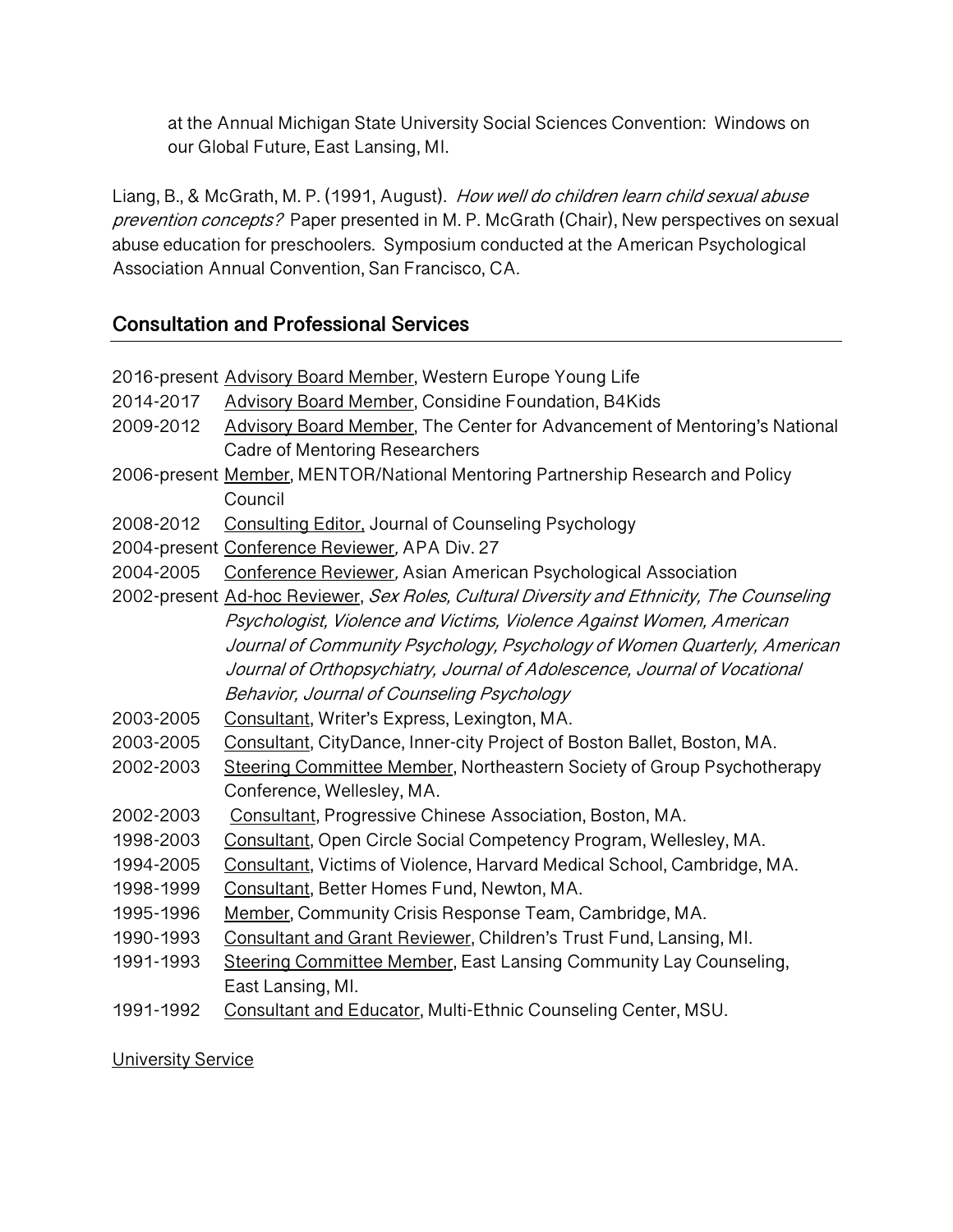#### **Boston College**

#### Department/Program

- 2013-2017 Director of Training, Ph.D. Counseling Psychology Program
- 2011-2012 Member, Master's Program Advisory Group
- 2008-2011 Program Coordinator, M.A. Mental Health Program (60-90 students per cohort)
- 2008-2010 Faculty Advisor/Co-Facilitator, Program Diversity Committee
- 2000-2014 Clinical Supervisor, Doctoral Student Training

#### Lynch School of Education

| $2016 -$  | Member, Faculty Awards Committee                                              |
|-----------|-------------------------------------------------------------------------------|
| 2015-2017 | Member, Nominations Committee                                                 |
| 2012-2015 | Member, Promotion and Tenure Committee                                        |
| 2012-2013 | <b>Member, Faculty Search Special Education</b>                               |
| 2011-2012 | Member, Faculty Search for Teacher Education Social Studies                   |
| 2008-2010 | Member, Faculty Search Committee for ERME                                     |
| 2008-2009 | Member, Faculty Search for Higher Education                                   |
| 2008-2009 | Member, Faculty Search for Counseling Psychology                              |
|           | 2005-present Member, Technology Advisory Committee                            |
| 2004-2006 | Member, Educational Policy Committee                                          |
|           | 2006-present Representative, Lynch School Open House for Prospective Students |

#### **University**

| $2018 -$  | <b>Member, Institutional Review Board</b>                                            |
|-----------|--------------------------------------------------------------------------------------|
| $2015 -$  | Collaborator/Consultant, Thea Bowman AHANA and Intercultural Center                  |
| $2014 -$  | Consultant, Center of Health Promotion                                               |
| $2013 -$  | Consultant, Women's Resource Center                                                  |
| 2012-2015 | Member, Institutional Review Board                                                   |
| 2007-2009 | <b>Member, University Grievance Committee</b>                                        |
|           | 2006-present <b>Faculty Advisor</b> , Intersections, Half-time, and Senior Consilium |
| 2001-2002 | Consultant/Faculty Advisor, WebCT Development                                        |
|           | 2001-present Invited workshop presenter, Annual Academic Technology Conference       |

#### **Wellesley College**

| 1999-2001 | Member, Policy Review Committee for Academic Dean's Office |
|-----------|------------------------------------------------------------|
| 1999-2001 | Member, Health Center Services Evaluation                  |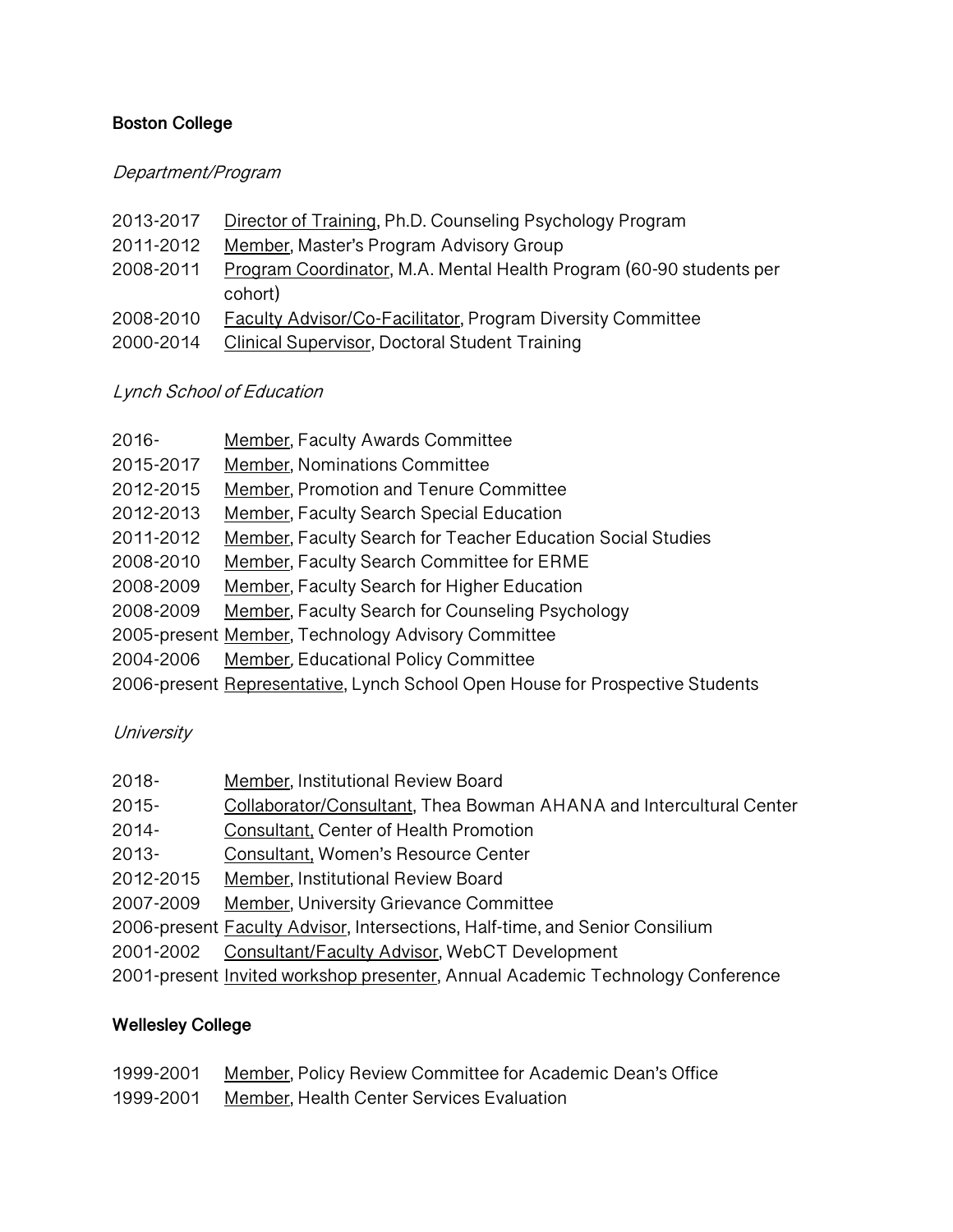| 1999-2001 | Member, Campus Center Design and Evaluation |
|-----------|---------------------------------------------|
| 1999-2001 | Member, Academic Technology Committee       |

#### **Accreditation**

1996-present Licensed Psychologist (#7014), Commonwealth of Massachusetts

#### **Grants and Contracts**

- Melkus Foundation, True North. \$200,000. Principal Investigator: Belle Liang (funded 2019-2021).
- Boston College Research on Formative Education Grant, Formative Education: The Role of Purpose and Critical Consciousness in College Students. \$15,000. Principal Investigator: Belle Liang (funded 2019-2020).
- National Science Foundation, Change Makers: Urban Youth Food Justice Ambassadors. \$1,998,290. Co-Principal Investigators: Mike Barnett, Belle Liang, David Blustein (funded 2017-2020).
- National Science Foundation, ITEST, Strategies: Seeding the Future of STEM researchers through emerging agricultural technologies. \$1,197,756. Principal Investigators: Mike Barnett, Co-Investigators Belle Liang, David Blustein (funded, 2018-2021).
- National Science Foundation, Advancing Informal STEM Learning (AISL). Broadening Participation by Middle-School Students in STEM via Integrating Hands-on Experiences in Science Learning. \$299,780. Co-Investigators: Meghan E. Hill, Belle Liang, Helen Zhang, & Mike Barnett (funded 11/2/18 – 10/31/20).
- Catalyzing a Human Centered Approach to International STEM Education: A Partnership between Boston College and the Agastya International Foundation in India. Co-Investigators: Helen Zhang, & Mike Barnett (funded). Consultant: Belle Liang.
- Lawrence O'Toole Award, MAPP: Digitizing Habits of the Mind, Heart, and Imagination. \$15,000. Co-Principal Investigators: Belle Liang & Tim Klein (funded 2017-2018).
- Collaborative Fellows Grant. Co-Investigators: Maureen Kenny, Belle Liang, David Blustein. \$35,000 per year (funded 2017-2020).

Academic Technology Innovation Grant, Boston College. MAPP: Purpose Profiles. \$40,000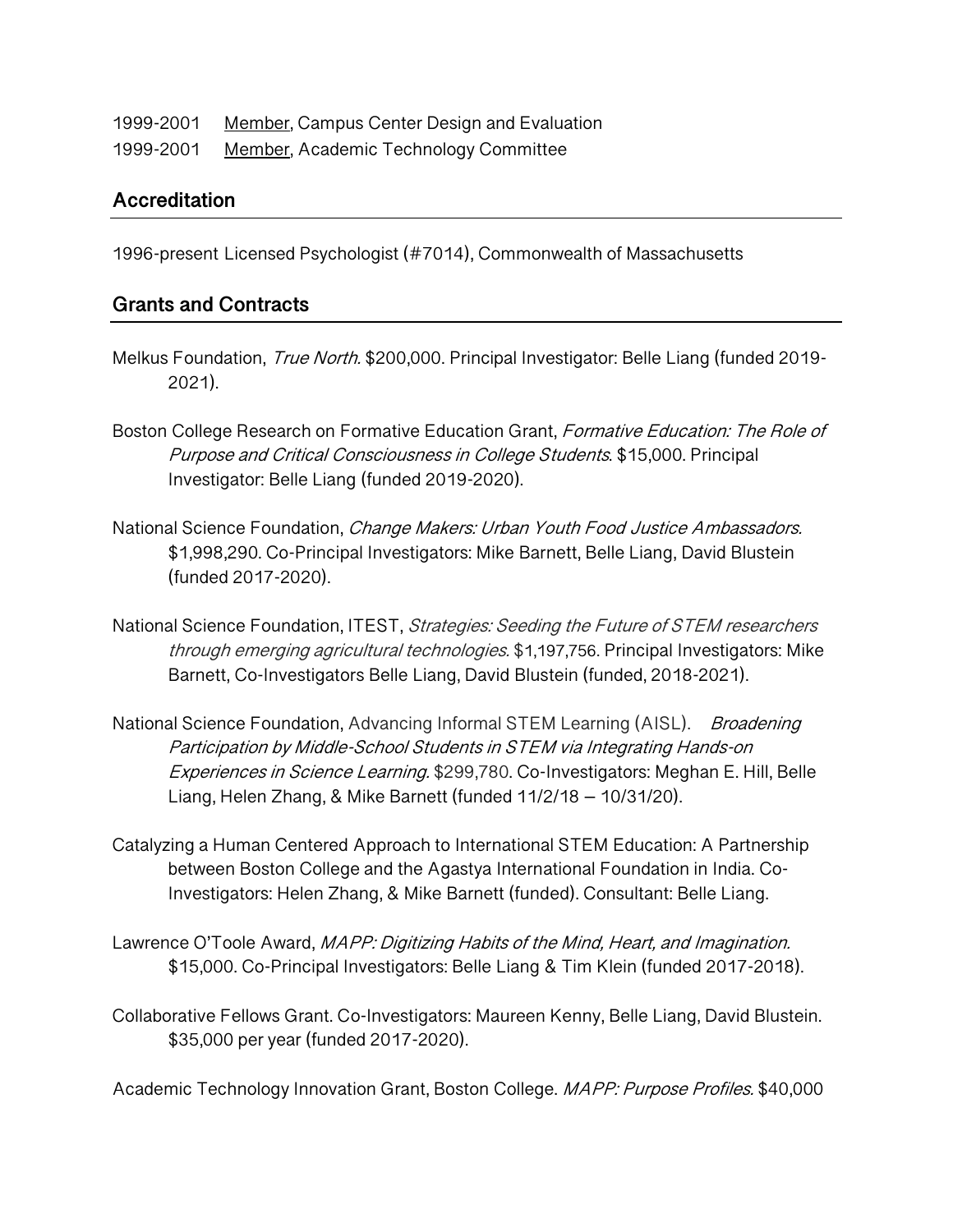(funded 2017-2019).

Research Expense Grant, Boston College. \$2,000 (funded 2017-1018).

- MediaKron, Boston College. ATAB Special Project: Global Classroom. \$2,500 (funded 2016-7).
- Collaborative Fellows Grant, Boston College: Transforming Stress and Storm to Power and Purpose. \$30,000 per year (funded 2013-2016).
- Research Incentive Grant, Boston College. Youth mentoring and College-Bound students. \$7,500 (funded 2013-4).
- Center for Research on Girls Grant, Laurel School. 21st Century Athenas: Aligning achievement and well-being. \$250,000 (funded 2010-2013).
- Academic Technology Innovation Grant, Boston College. Generationpulse: Global classroom. \$42,000 (funded 2008-2011).
- Teaching, Advising and Mentoring Grant (TAM), Boston College. Web teens of New Orleans: Restoring the community of youth. \$12,000 (funded 2006-2007).
- State Farm Good Neighbor Service-Learning Grant. Building community for the teens of New Orleans. \$1,000 (funded 2006-2007).
- Robert S. and Grace W. Stone Primary Prevention Initiatives Grant: Empowering Children for Life. The relational health indices: A study of girls' and boys' relationships. \$80,000 (funded 2003-2005).
- Research Expense Grant, Boston College. The ethical dilemmas in youth mentoring study. \$2,000 (funded 2005).
- CityDance, Boston Ballet. The impact of CityDance intervention on relational health and body image in inner-city girls' and boys'. \$2,000 (funded 2004-2005).
- Research Incentive Grant, Boston College. Relational health and social competency in Asian-American youths. \$15,000 (funded 2003 – 2004).

Research Expense Grant, Boston College. The relational health study. \$1,500 (funded 2002).

Project Initiation Grant, Institute for Children, Youth, and Families, Michigan State University. Parenting styles and children's notions of authority: Factors related to success in sexual abuse prevention programs with G. A. Bogat. \$5,000 (funeded 1992-1993).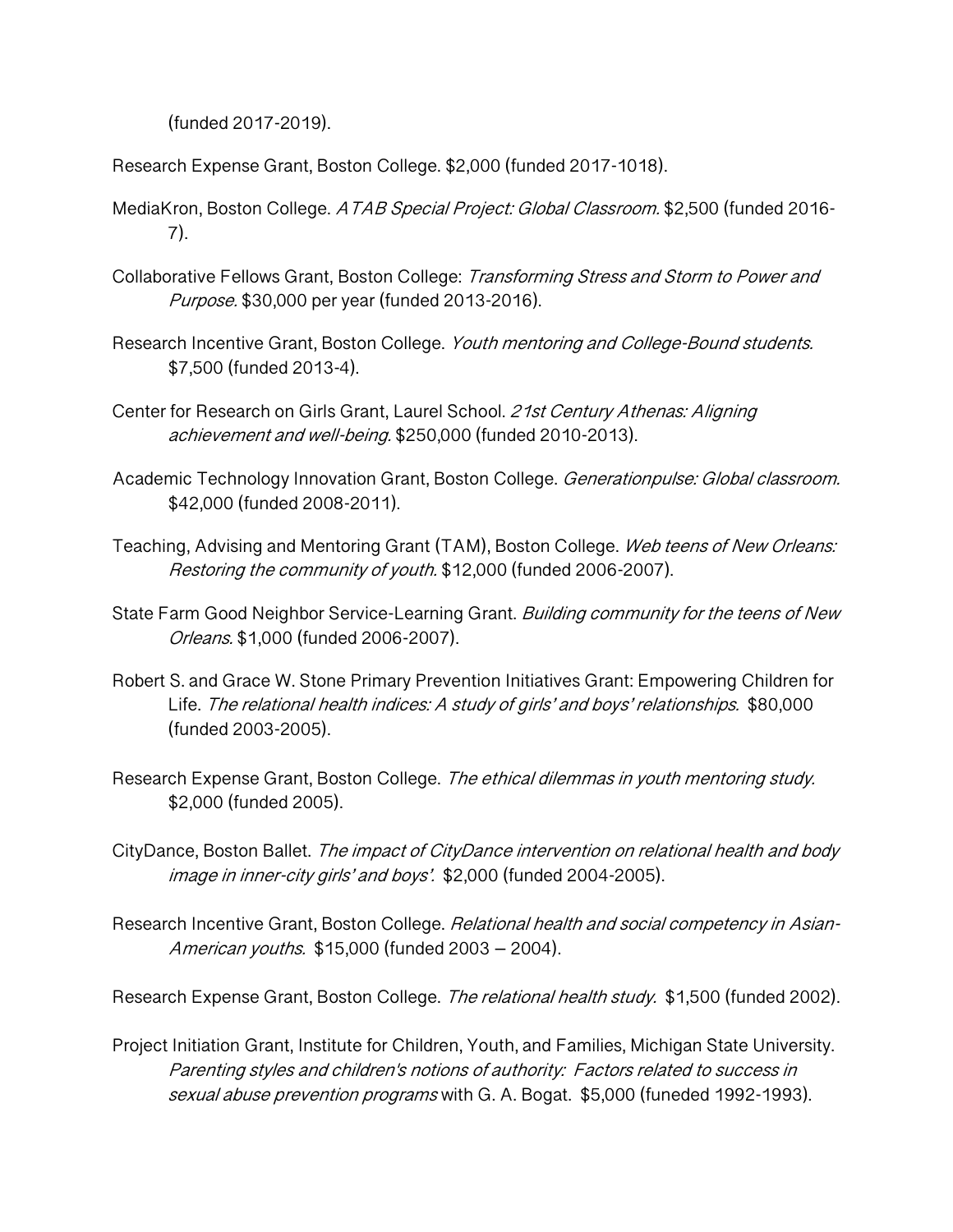Children's Trust Fund, Lansing, Michigan. Young parents educational development: Mentors of mothers Project, Lansing School District. \$35,000 (plus \$5,000 research stipend) (funded 1991-1994).

#### **Awards/Honors**

Lawrence O'Toole Award. Innovative Practices in Education Award (2018)

- American Psychological Association Fellow, Division 17, for unusual and outstanding contributions to research and the field of Counseling Psychology. (2014)
- Finalist, SPSSI Outstanding Teaching & Mentoring Award. (2010)
- Commitment to Change Award, Boston College, to my research team for outstanding contributions in and demonstrated commitment to social change. (2010)
- Inaugural Many Faces of Counseling Psychology Award, International Counseling Psychology Conference, for innovations in strength-based, developmental, and preventive approaches to psychological issues. (2008)
- Summa Cum Laude Award, Teaching with New Media Award at Boston College for exemplary uses of technology in teaching. (2008)
- Distinguished Alumni Award (Inaugural Distinguished Asian Alumni Award), Indiana University Alumni Association. (2006)
- Magnum Cum Laude Award, Teaching with New Media Award at Boston College for exemplary uses of technology in teaching. (2005)
- Finalist, The Counseling Psychologist Outstanding Contribution Award for major contribution, "Training Counseling Psychologists as Social Justice Agents: Feminist and Multicultural Principles in Action." (2004)
- American Psychological Association Convention, Division 27 Best Paper Award for "Culture, control, and coping: A comprehensive model of social support."

#### **Courses/Subjects Taught**

Adolescence in the Digital Age (Undergraduate core course)